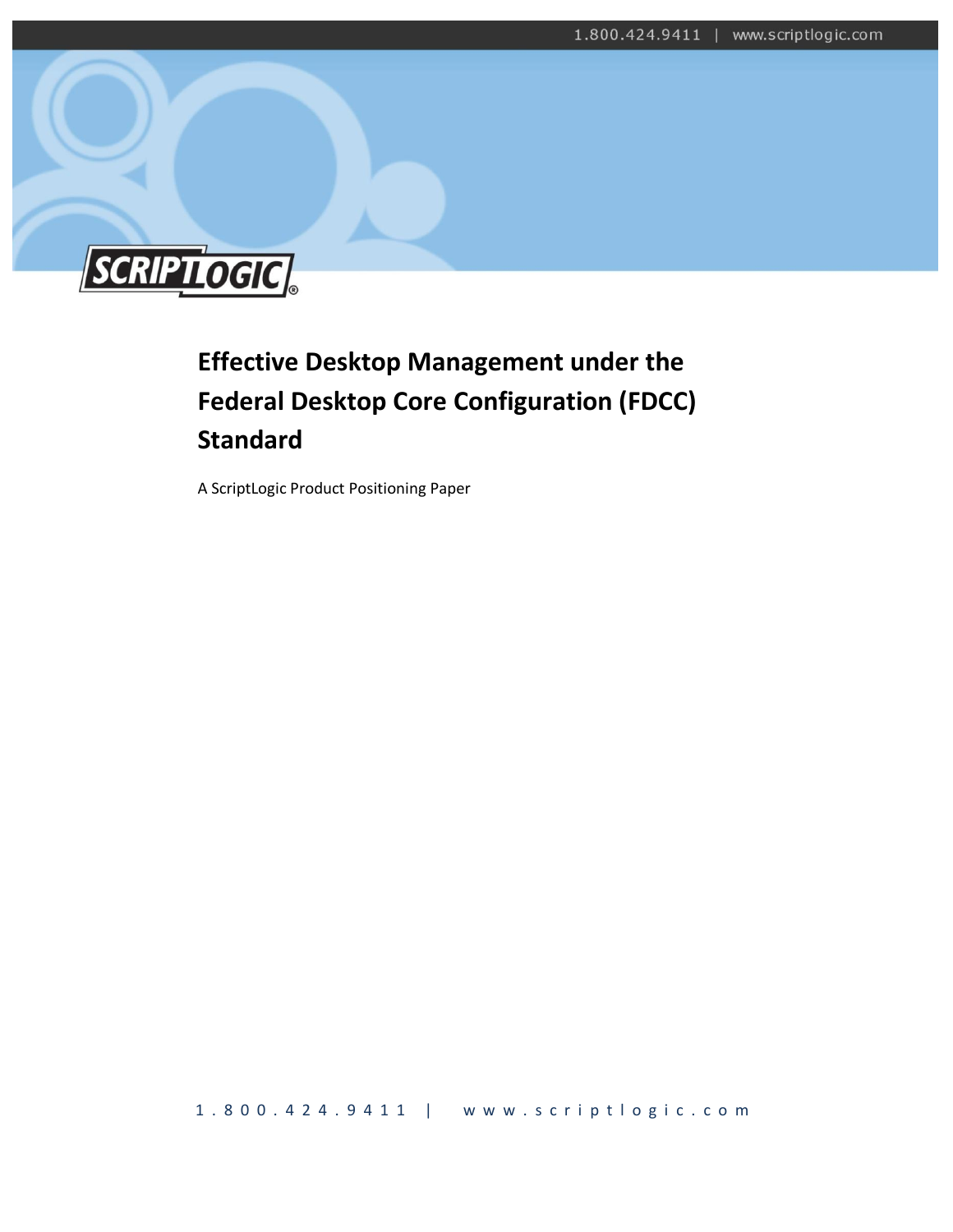# Effective Desktop Management Under FDCC

The Federal Desktop Core Configuration (FDCC) standards have created a unique set of challenges for federal agency IT departments. While the current focus has been on scanning and reporting compliance rates, future efforts will be centered on successfully improving compliance through effective policy and exception management. Native tools provide some of the capabilities, but to really effectively manage the desktop in an FDCC environment; more granular management options are needed. This paper is intended to introduce some of those challenges and provide some options for resolving them.

### **FDCC – An Overview**

The Federal Desktop Core Configuration (FDCC) standards represent a set of policies designed to provide a secure operating environment for desktop and notebook computers running in federal agencies. The standards represent user security, network security and browser security policies, and are primarily focused on the Windows XP and Windows Vista operating systems. Reference policies are provided for the base operating systems, the Windows Firewall and Internet Explorer 7, however the FDCC guidelines allow for the use of other desktop firewall and web browser applications.

The FDCC standard arose from a Department of Defense (DoD) customization of the Microsoft Security Guides for Windows Vista and Internet Explorer 7. The Windows XP guidelines arose from the US Air Force modifications of the Specialized Security-Limited Functionality (SSLF) guidelines published by the National Institute of Standards and Technology (NIST). The FDCC was originally called for in a memo from Office of Management and Budget (OMB) on March 22, 2007. (OMB Memo M-07-11)

All agencies were directed by OMB to implement FDCC and report their status by February 1, 2008. Compliance is determined by scanning with an SCAP (Security Content Automation Protocol) compliant tool, and reports were to be provided in a format mandated by NIST.

# **Resources for Implementation**

The National Institute of Standards and Technology provides a set of resources to aid implementation of FDCC. Reference images for both Microsoft Windows XP and Windows Vista are supplied as virtual hard drives (VHD). These VHDs contain the operating system configured for 100% compliance, and provide a test platform for applications and network settings in the agency. These virtual hard drives can be used for 120 days from download before the operating system license expires, but new images are uploaded quarterly.

The most common resource for implementing FDCC is the Active Directory Group Policy collection provided by NIST. This collection of policies includes Active Directory management templates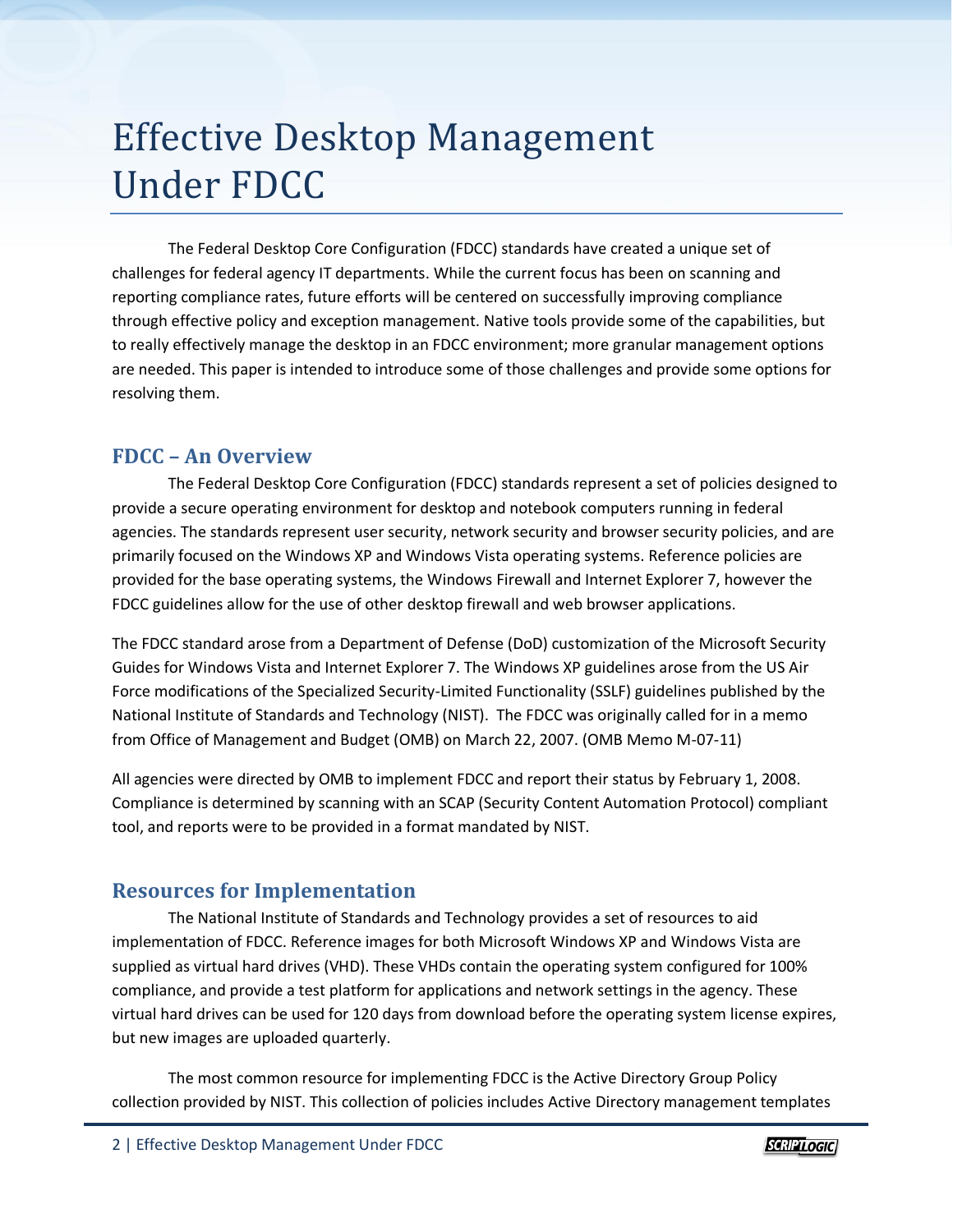and policy files that can be imported into Active Directory and applied to the machines in the domain. This collection represents the policies needed for 100% compliance, and covers the operating system, the Windows Firewall and Internet Explorer 7.

With the availability of these Group Policy files, Active Directory has become the preferred method of initial implementation of FDCC in most agencies, but using Active Directory is not required.

# **Challenges of FDCC in Active Use**

Many of the challenges of implementing a comprehensive policy like FDCC are minimized through standard IT best practices:

- Have a minimum number of standard images
- Actively apply all security updates
- Do not run end-user accounts as administrators
- Close unneeded ports and network connections

But FDCC is much more restrictive than these best practices. Many agencies are finding problems with networks and applications when applying 100% of FDCC policies. A recent article in *Federal Computer Week* reported on a presentation to agency IT employees regarding FDCC compliance.

*"One audience member said their agency had a choice: Implement the FDCC and take down their entire network serving 180,000 users, or tell their secretary that they will get a red score from OMB on this year-long mandate.*

*"FDCC crashes our system," said the audience member, who did not identify their agency. "OMB's initial assumption is wrong that you can apply the FDCC without breaking your system."*

*Another audience member from the U.S. Patent and Trademark Office said they will not be FDCC compliant because they have a problem with a number of the settings.*

Many common applications were not designed with FDCC guidelines in mind, so they do not follow the best practices necessary to comply. They often require, or expect users to be running as privileged users. They expect ports to be open, or to be able to accept incoming connections. Web applications often require Java, or other active content that is blocked by the FDCC Internet Explorer 7 guidelines.

These problems affect many commercial applications, even for those as innocuous as office suites. Internally developed applications can create compliance issues as well. While it will take years for all commercial applications to become 100% FDCC compliant, many of them are critical to the daily functioning of federal agencies. Some internally developed applications will require intense investment to become compliant, but are used for mission critical purposes every day.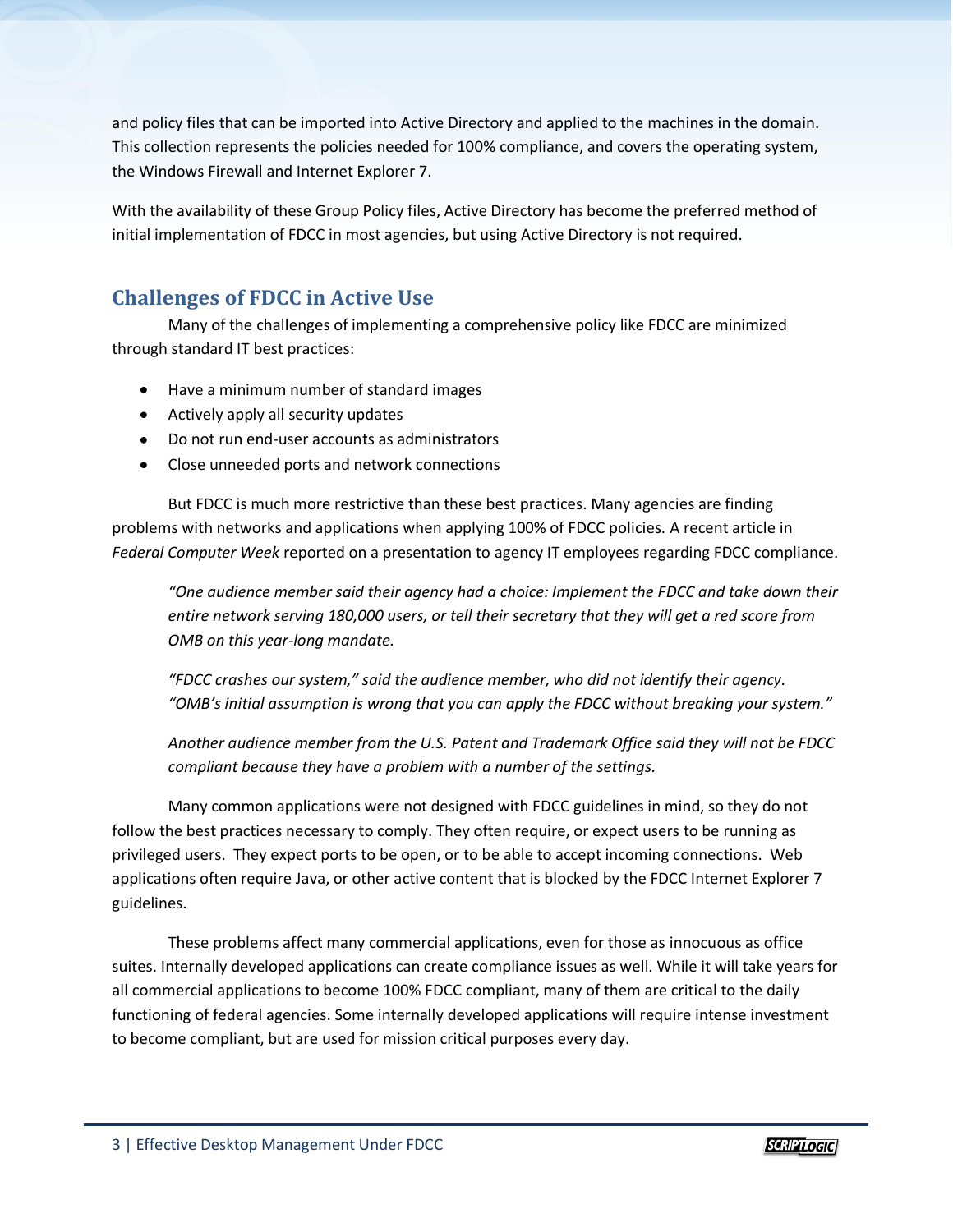The short-term solution is to create an exception to the policies for those applications to operate properly. FDCC does provide a mechanism for reporting exceptions to the Office of Management and Budget, but does not provide a clear means of managing those exceptions.

## **Managing Exceptions to FDCC Policies**

Using Active Directory Group Policy to manage exceptions to FDCC requirements creates challenges due to the machine based nature of Group Policy.

#### **A Single Set of Policies for the Domain**

Policy management can be simplified by using a single set of group policies for all desktop and laptop machines in the domain. Under this approach, any exceptions are applied to all machines, regardless of whether the application or network access requirements underlying the exception apply to each machine.

In a small domain, with few variations in machines and applications, a single set of policies is easy to manage, and can be highly compliant. In a large domain, with a diverse set of applications, a single set of group policies can result in a lower than needed compliance rate. The example below illustrates the problem.

**Example:** The agency domain includes 50,000 machines across 14 regional offices. Group policies are applied uniformly to all machines. One office requires several exceptions for an internal reporting application. Those exceptions are opened for all machines in the domain. A different regional office requires a set of firewall exceptions for field employee access. Those exceptions are applied across the domain as well. Each time a set of exceptions are applied to the domain, the compliance rate for the entire domain goes down, regardless of how many machines that need that exception.

#### **Using Active Directory Groups to Manage Exceptions**

Active Directory groups do provide a more granular way to manage exceptions to FDCC mandates. By grouping computers based on the required exception set, administrators can improve their compliance rate, at the expense of complexity. In a small organization, with a consistent set of applications, the complexity can be minimized. But in a larger agency, the number of groups can quickly become unmanageable. Each time an application is added or retired, a machine moves to a new user, or the FDCC requirements are changed, each group needs to be re-evaluated.

# **A New Approach: Dynamic Exception Management**

The challenges that arise from using only Group Policy for exception management come from the 'all-or-nothing' approach. If a policy is assigned to a computer, that policy will be applied to the computer. There is no mechanism in Active Directory to evaluate a machine before assigning a policy.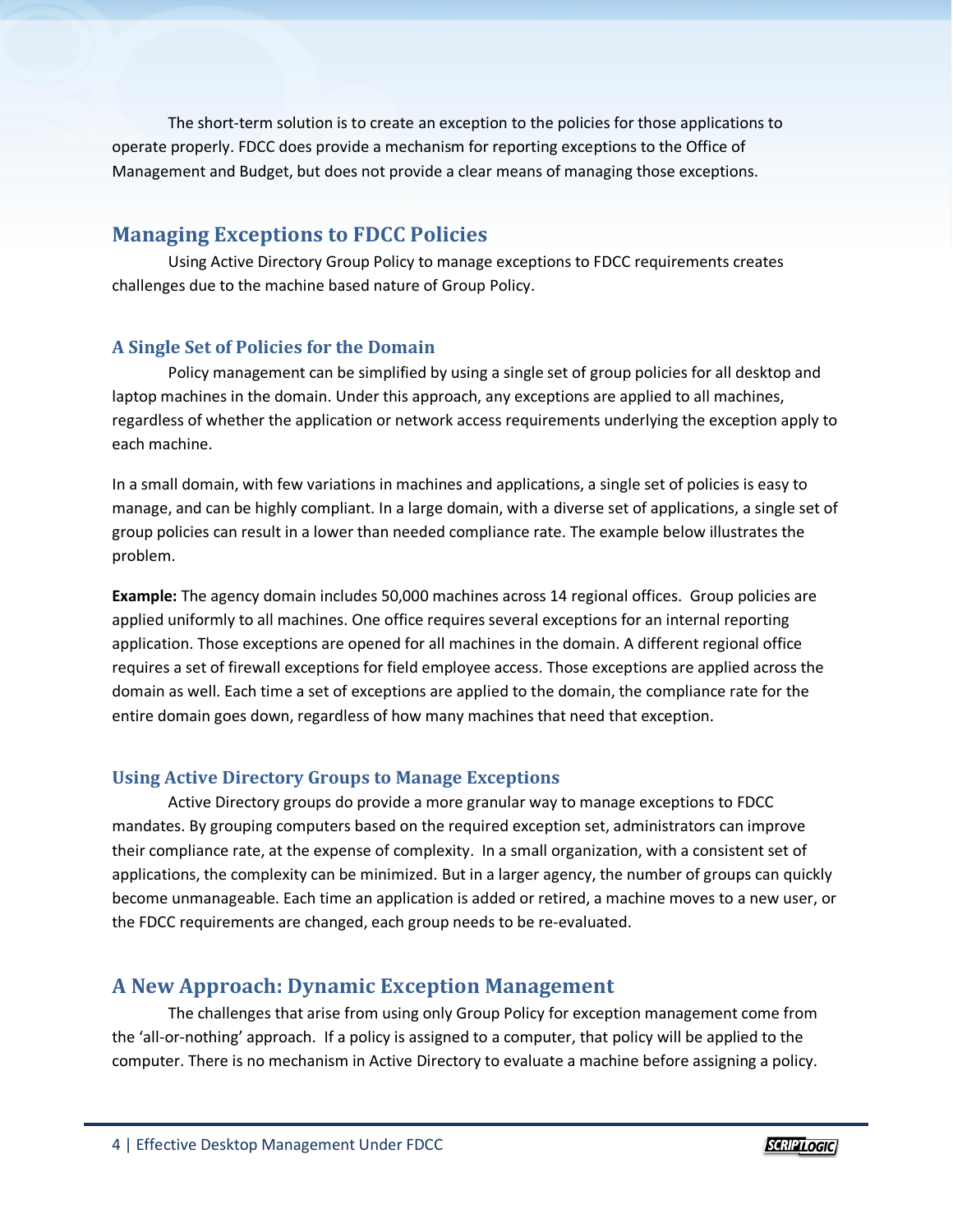Does this mean that Group Policy is a bad choice for managing FDCC compliance? Absolutely not! Group Policy is the ideal solution for that set of FDCC requirements that apply to all machines in the domain. For the policies that vary between computers, what is needed is a more dynamic way to evaluate conditions and then apply the appropriate exceptions. This approach, dynamic exception management, allows administrators to have high compliance rates, while still having a limited set of policies that need to be managed.

Dynamic exception management creates a 2-tiered set of policies. Tier 1 is the set of machine-based group policies that apply to all machines in the domain. Tier 2 is the set of policies that are applied to a machine conditionally, based on the exceptions needed for that computer. These conditions could be tied to applications, network settings, machine type or any other characteristic that might require an exception to the FDCC guidelines. This second tier of policies would be continuously evaluated against a computer and changed as the conditions of the computer change.

### **Desktop Authority and Dynamic Exception Management**

ScriptLogic Desktop Authority provides the complement to Group Policy needed for dynamic exception management. Desktop Authority is a complete desktop lifecycle management solution that provides very fine-grained configuration management options. At the heart of Desktop Authority is Validation Logic, a patented system for evaluating a computer and applying a profile according to the results.

Validation Logic provides over 30 evaluation criteria, from Active Directory properties, network information, file and registry key information, machine type, operating system and more. Any configuration profile element can use validation logic to determine whether that policy should be applied. When used for dynamic exception management, Validation Logic can open exceptions based on whether an application is installed, how the user is connected to the network, or whether the user is in a specific AD group or OU. Virtually any reason an exception might be needed can be discovered through Validation Logic.

| Description                                                                                | Action      | Port List | Notification | File and Print Sharing                                                                                     | N |
|--------------------------------------------------------------------------------------------|-------------|-----------|--------------|------------------------------------------------------------------------------------------------------------|---|
| [Created: Administrator SERVER1 06/19/2008]                                                | Enable      |           | Yes          | No                                                                                                         | N |
| ICMP<br>Settings<br>Validation Logic<br>Validation Logic Rules <sup>.</sup>                | Description |           |              | Class <sup>-</sup><br>⊽<br>Desktop                                                                         |   |
| Type<br>Validation<br>Operator<br>IF<br>IP<br>10.10.1.*<br>0B.<br>Platform Type<br>32TI64T |             |           |              | Portable<br>⊽<br>Tablet PC<br>⊽<br>Embedded<br>⊽<br>Term Serv Client<br>Member Server<br>Domain Controller |   |
|                                                                                            |             |           |              | 0S<br>95<br>ি × P<br>98<br>$\Box$ 2003<br>$\nabla$ Vista<br>Me                                             |   |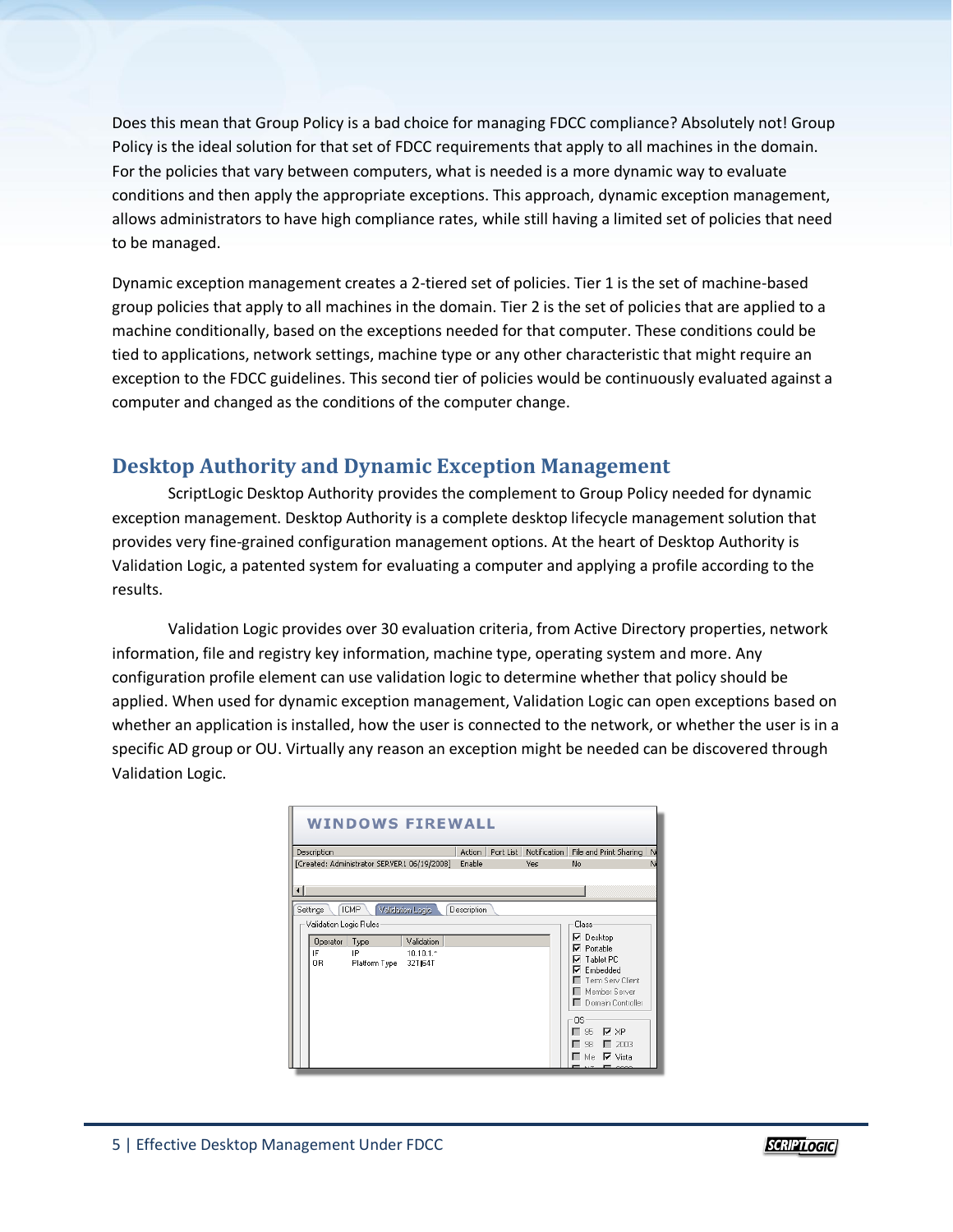With each user logon, logoff, and at a refresh interval, Desktop Authority profiles are evaluated against each computer using Validation Logic. Only those profile elements that meet the evaluation criteria are applied. This allows a single profile to contain all exceptions, with Validation Logic providing the filtering mechanism.

Returning to our previous example, the agency with 50,000 machines over 14 offices would manage policies as follows:

- All policies that apply to every machine are applied via Group Policy
- All exceptions are defined in a single Desktop Authority profile
- When the Desktop Authority profile is applied to those machines containing the internal reporting application, the necessary exceptions would be opened
- When the profile is applied to machines with IP addresses belonging to the field employees, the firewall exceptions needed for network access would be opened

The original goal of a single set of policies for all machines is achieved, but the compliance rate is as high as using AD groups. More importantly, when the conditions on the individual computer change, Validation Logic will change the applied exceptions accordingly.

### **Getting Started with Desktop Authority for Exception Management**

ScriptLogic offers the FDCC Import utility, which can scan through the NIST provided folder structure and import the contents of the .POL and .INF files. This imports the FDCC policies into a Desktop Authority profile. Alternatively, administrators can specify a single .POL or .INF file to import. The utility will assign default Validation Logic to each element based on operating system, so Windows XP and Vista policies will be applied accordingly.

Then, it is a simple matter of applying any remaining validation criteria to a policy that requires exceptions. Desktop Authority's robust client/server architecture will ensure that the new profile is replicated throughout the organization. As users log in to managed computers, the profile will be applied to each machine based on the profile elements.

#### **Desktop Lifecycle Management with Desktop Authority**

Desktop Authority is a complete desktop lifecycle management solution that offers benefits beyond FDCC exception management. Through the Desktop Authority product family, organizations can image new machines to meet compliance needs, package applications, deploy software, map network drives, configure Microsoft Outlook, and much more.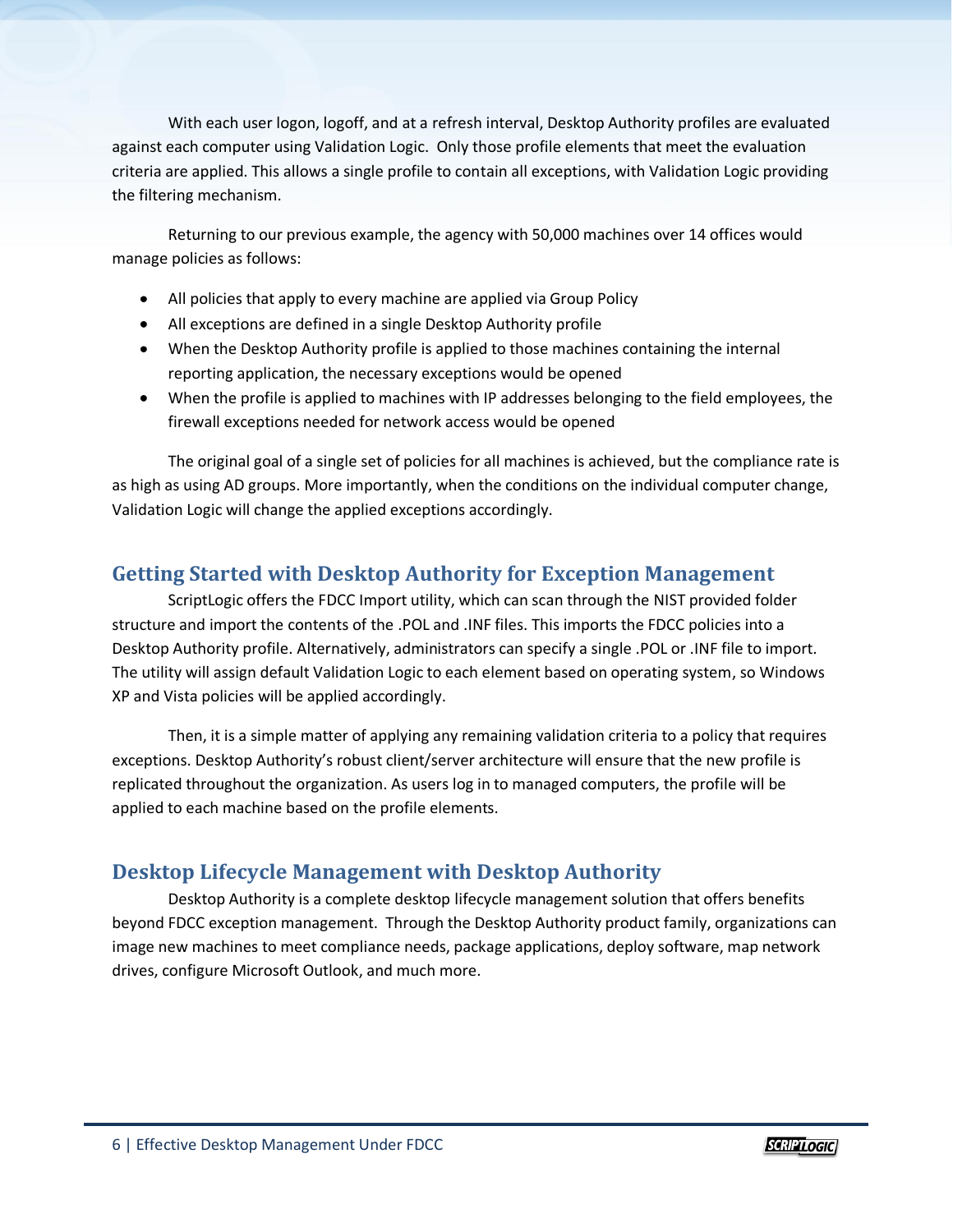

#### **Some of the key features of Desktop Authority include:**

- Application deployment
- Remote management
- Patch management and deployment  $\bullet$
- Windows Firewall configuration  $\bullet$
- Network drive and printer management  $\bullet$
- Spyware detection and removal  $\bullet$
- USB and port security  $\bullet$
- Outlook profile management  $\bullet$
- Service pack deployment  $\bullet$
- Registry and permissions management

#### **Conclusion**

FDCC implementation creates several challenges for agencies, but no challenge greater than effectively managing policy exceptions. Relying only on Group Policies to manage exceptions creates a trade-off between management complexity and compliance rates. Creating an environment that is easy to manage, but still very compliant requires a two-tiered approach. Global policies can be implemented through Group Policy. Exceptions can be managed dynamically through Desktop Authority and the FDCC Import utility. Desktop Authority's patented Validation Logic can evaluate each machine and only apply the minimum number of exceptions needed.